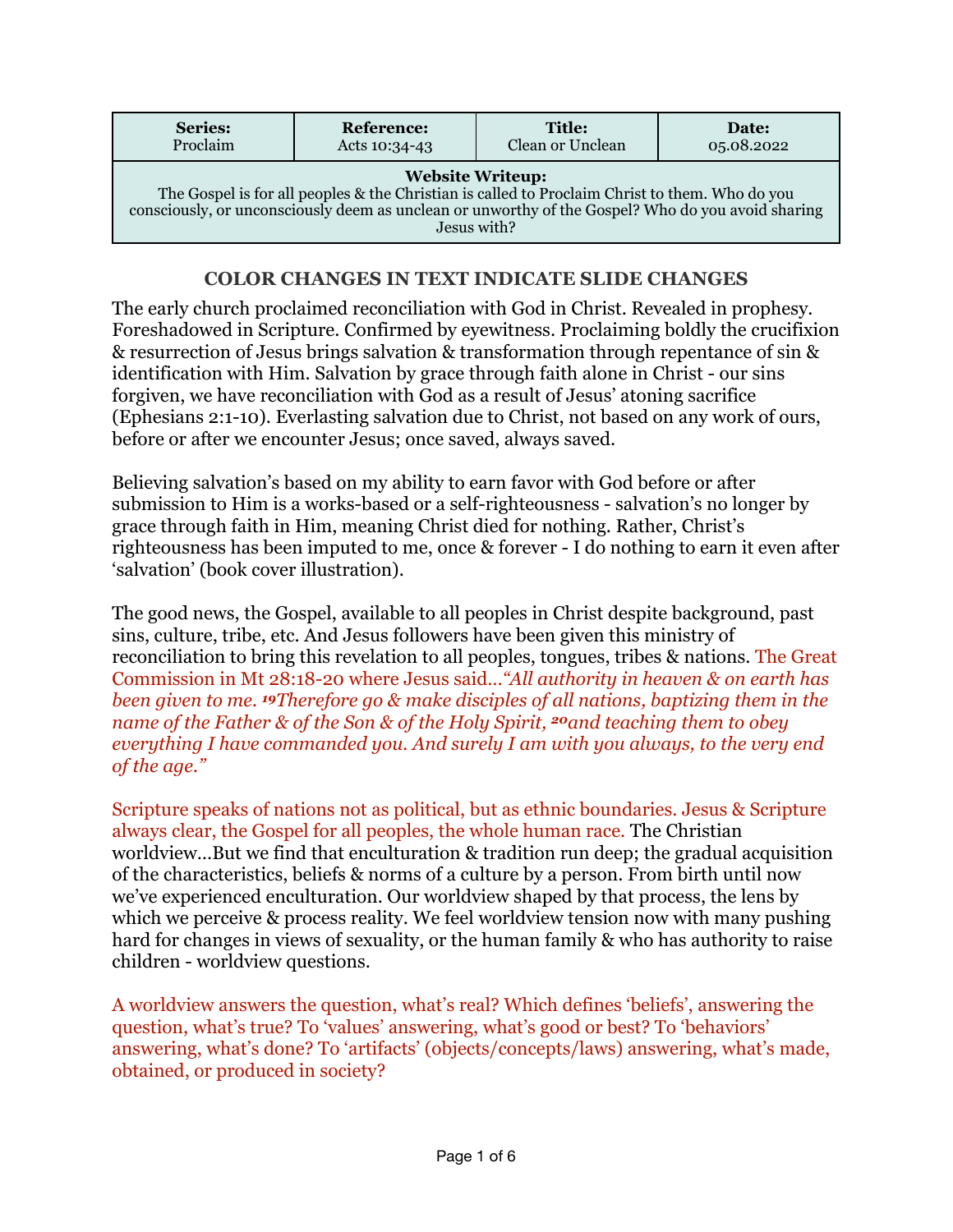We can see the Worldview struggle in this popular lawn sign. Beliefs reflect worldview, so, "In this house we believe…" 'Black lives matter', of course. 'Women's rights are human rights', no brainer. 'No human is illegal', agreed (although actions can be illegal in breaking laws). 'Science is real', now *if* they mean…an explanation of an aspect of the natural world that's been repeatedly tested & corroborated in accordance with the scientific method, then sure, agreed, but it's not an answer to all things as often put forth. 'Love is Love', yes, but probably not in how it's meant here. 'Kindness is everything', over-exaggeration, but kindness always helps.

They may claim to have a Scientific Worldview since they say 'Science is real' & worldview addresses reality. But science can't be a worldview any more than an elephant can be a bicycle. Science is simply a method of exploration into the natural world & scientific theories are often overturned with new evidence. It's really a humanistic worldview since we notice everything's focused on human values & rights - human experience is reality minus the constraints of 'religion'.

Claiming they're scientific seems rational, born of the Hegelian Dialectic - thesis, antithesis & synthesis - the scientific process they trust & what we trust, we worship. But what they forget is the human element, sin of the deceptive heart. So, when science doesn't accommodate human desire, science is bent to accommodate. So, if a desire to fly is strong one might even bend science to say gravity's a social construct, but it doesn't make it so - jump off an overpass & find out. When science doesn't give you the political power you want, you bend the science so it does…you get my drift…

If we look at past American culture, we confess a wrong worldview where being white was viewed as the real human experience. Leading to believing others were less than human & accepted as truth in enough people to be dominant. Which lead to the value that what's good/best is to separate, subjugate & oppress non-whites. Which lead to behaviors played out in slavery, non-voting rights, sitting in the back of the bus, separate water fountains, etc. - what was done. Which lead to artifacts in the form of laws, signage & places of separation (double water fountains) - what society produced.

It's hard to admit the prevailing worldview in America was so evil - it warrants repentance. Recognize, we do nothing without thought. Thought manifests into action. When thoughts are wrong, behavior & what we produce become evil & destructive. This is why 2 Corinthians 10:5 says, *We demolish arguments & every pretension that sets itself up against the knowledge of God, and we take captive every thought to make it obedient to Christ.* As Christians we intentionally allow Jesus, by His Scriptures & Holy Spirit, to shape our worldview, our reality! Jesus formulates our beliefs, values, behavior & what we produce - how it's supposed to work. Which is why Jesus, who ultimately brings peace in reconciliation with God & others, said He first brings division since He knew people wouldn't accept His message.

Tradition is like enculturation in that it's the transmission of customs & beliefs from generation to generation. For instance, whatever a persons faith-tradition is, certain things have been engrained in our psyche about faith. What's real, true, good or best,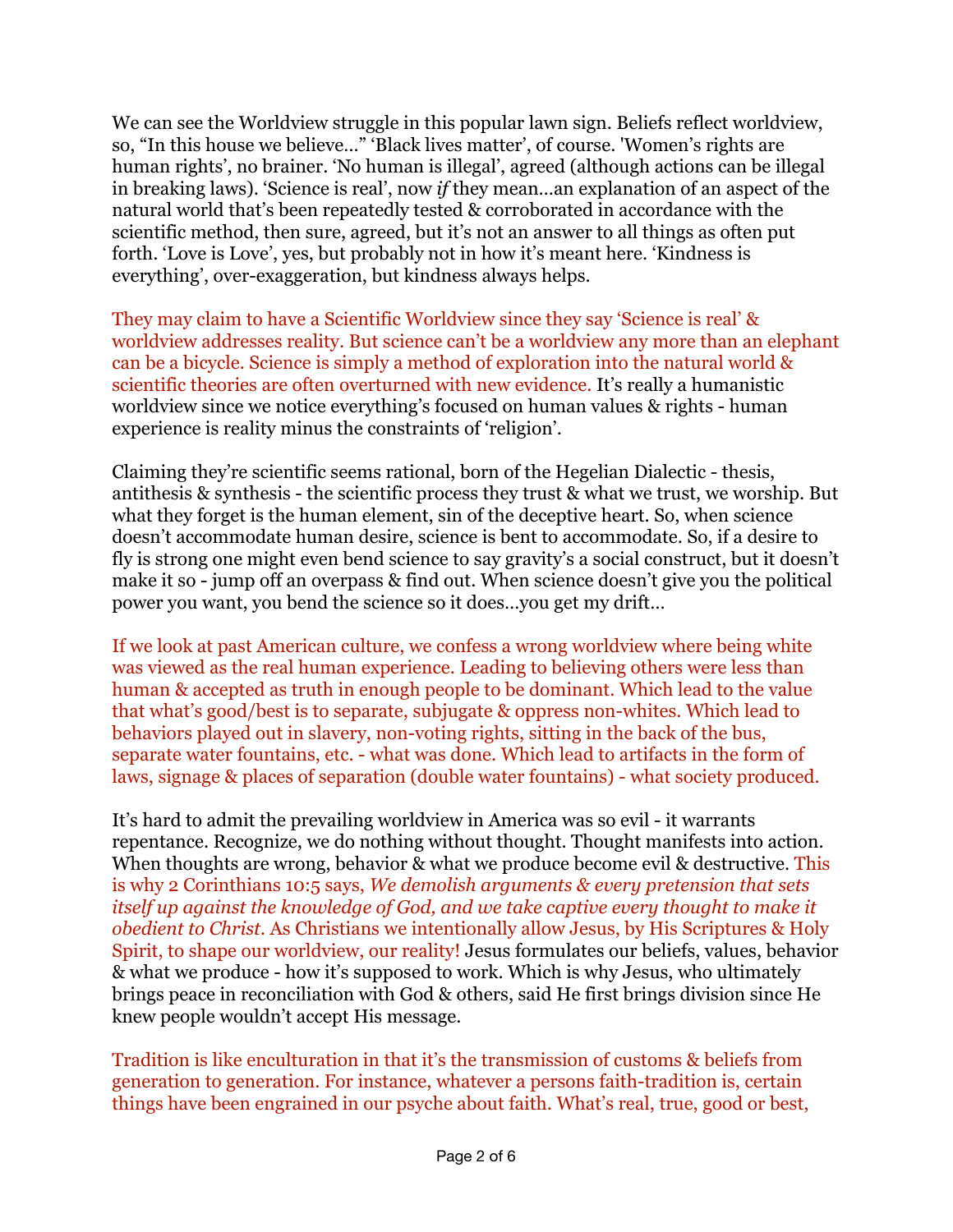done & produced. Some true to Scripture, some not. All denominations propagate certain things which aren't fully copacetic with the Scriptures. Some do better than others, and errant beliefs are largely due to culture, not official denominational positions, or are grey areas we can disagree on. Largely, they're issues which don't undermine the foundational Gospel message.

Some believe certain worship styles to be glorifying to God & others wrong. An issue easily argued since substance, the basic message of the Gospel within those churches, is unchanged despite different worship styles; preference, tomato/tomahto. What's more difficult are deeper beliefs under the surface in how we view God & others formed by surrounding culture. What should concern us isn't varied forms of worship, but the substance of it - some forms *may be* representative of errant substance, but most are just different expression of the same Gospel substance.

There are substance problems in certain churches/denominations. Protestants split from Catholicism on the foundational subject of justification by faith alone. Here is the basic difference...[\(VIDEO\)](https://www.youtube.com/watch?v=zzvvtZmKdB0). Protestants don't view baptism, justification, salvation, or our walk in Christ in a Catholic way. It's not what Scripture teaches, nor what Jesus taught. Can a person be saved in that system, possible, but it's more by chance than design. The errant substance of the message leads people away from Jesus, not to Him, giving a false sense of security in a system of works-based, or self-righteousness. A foundational difference of Gospel substance. Substance is important. Forms are also important, in that they can lead to Christ, but can be abandoned & reimagined when they cease to do this, or begin to take on a substance other than the true Gospel of Christ.

Join me in reading in Acts 10:34-43, p751 of your pew bibles. But let me preface by saying, just prior to our passage today we see the story of the Roman centurion, Cornelius, drawn to faith in Jesus. In vv1-3 it says…*At Caesarea there was a man named Cornelius, a centurion in what was known as the Italian Regiment. 2He & all his family were devout & God-fearing; he gave generously to those in need & prayed to God regularly. 3One day at about three in the afternoon he had a vision.* That vision instructed him to seek out Peter to hear what he had to say.

Clearly a Gentile, a Roman Centurion, pursuing God, but unclear as to what the Gospel says. Jews regarded all Gentiles as dogs, less than human, especially a Roman Centurion! Peter even says later in v28…*"You are well aware that it is against our law for a Jew to associate with or visit a Gentile. But God has shown me that I should not call anyone impure or unclean."* He'd come to this conclusion since God simultaneously gave Peter a vision in order that he wouldn't avoid Cornelius, but would go & preach the Gospel to him since he needed to hear it.

Our passage begins in v34…*Then Peter began to speak: "I now realize how true it is that God does not show favoritism 35but accepts from every nation the one who fears him & does what is right. 36You know the message God sent to the people of Israel, announcing the good news of peace through Jesus Christ, who is Lord of all. 37You*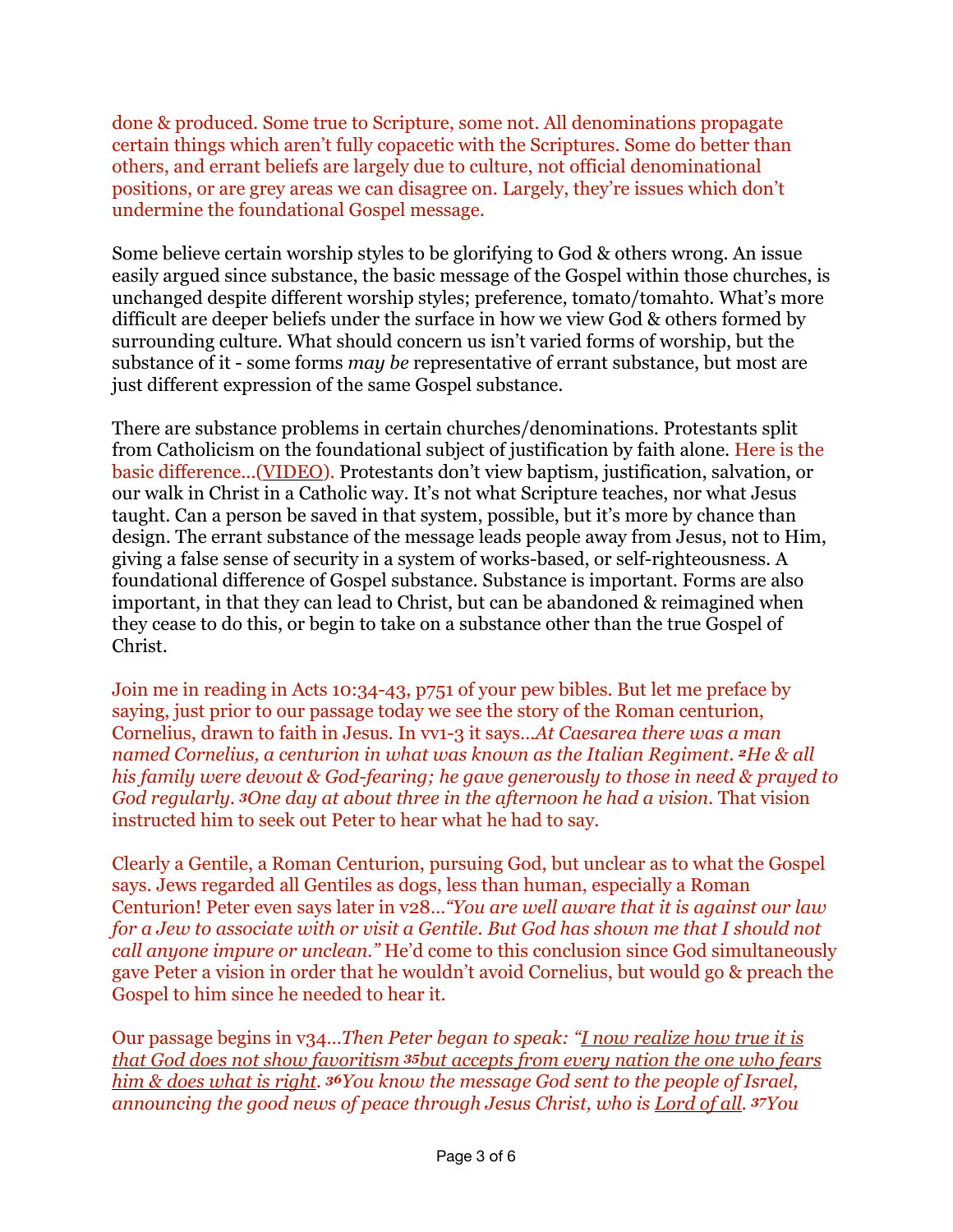*know what has happened throughout the province of Judea, beginning in Galilee after the baptism that John preached - 38how God anointed Jesus of Nazareth with the Holy Spirit & power, and how he went around doing good & healing all who were under the power of the devil, because God was with him.*

*<sup>39</sup>"We are witnesses of everything he did in the country of the Jews & in Jerusalem. They killed him by hanging him on a cross, 40but God raised him from the dead on the third day & caused him to be seen. 41He was not seen by all the people, but by witnesses whom God had already chosen - by us who ate & drank with him after he rose from the dead. 42He commanded us to preach to the people & to testify that he is the one whom God appointed as judge of the living & the dead. 43All the prophets testify about him that everyone who believes in him receives forgiveness of sins through his name."*

Traditionally racism's been defined as treating someone as inferior due to their skin color. Certainly not right, but the label's all wrong. Scripture teaches there's only the one human race made up of various ethnicities. You might call it 'ethnicism', but not all people of one skin color are of the same ethnicity & people tend to base their disdain on skin color, not ethnicity. My neighbors are Jamaican, they're black & don't like to be called African American, since they don't originate from Africa.

If someone can convince you there are separate races, being 'racist' is made easier. But a biblical worldview claims there's only one race, humanity, originating from one shared ancestor. God created all peoples in His image making it impossible to hate based on skin color. Everyone's an image bearer of God, our shared race! And God calls us to love all peoples, forcing us to deal with individuals on merit, not external unchangeable characteristics.

Our own Anika McMenamin grew up in South Africa where she was taught as a young girl that whites were superior. Conflicted, as a young girl she studied the Scriptures to clear up her confusion. Eventually she came away with a biblical worldview of love & respect for all peoples. Taking her thoughts captive to Christ, she renounced this familial racism viewing others through the lens of Christ ever since.

And in Acts we find, even with the Holy Spirit & all Jesus taught, the Disciples also still had lessons to learn. We may ask ourselves today, "Where's my worldview not reflecting Christ to the point that I view others as unclean or unworthy?" The Gospel changes us, knocking down cultural barriers, everyone's viewed as fellow image bearers of God in need of salvation.

The last two decades have seen a surprising trend among the Indian 'untouchable' caste, the Dalit, who don't belong to one of the four accepted castes of the varna system. They're converting en masse to Christianity. In India, the caste system separates people not allowing for movement between castes. Born into a caste, die in a caste, a system written into their constitution & worldview. But Indian Christians taking on a biblical worldview welcome the untouchable. Drawn by acceptance, escaping government & societal persecution thousands across India have been converting. In the Surkhet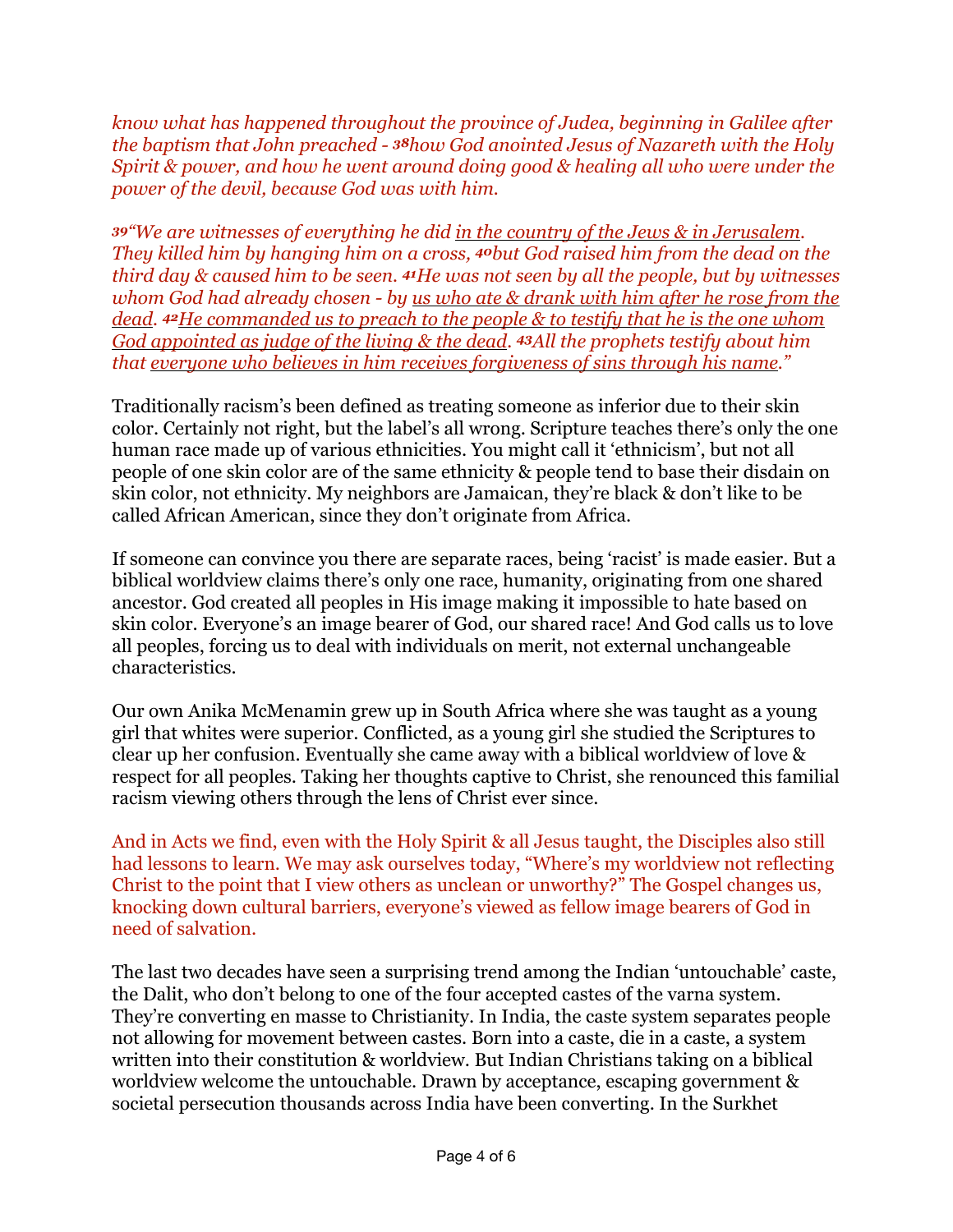<span id="page-4-2"></span>district of Nepal, approximately 50k Dalit have converted from Hinduism to Christianity escaping discrimination they've known all their lives.<sup>[1](#page-4-0)</sup> This is what Peter proclaims today, Jesus equally receives all who repent coming to Him by grace through faith.

Cornelius sent for Peter. Notice whether Peter proclaims Jesus to the Jewish High Priest, or to a gentile Roman Centurion, the substance of his message remains unchanged. That being, Jesus was a man of great power, crucified, died, rose from the dead & there's forgiveness in His name.

The application is - the gospel's a message for all peoples. It's not fluid in the sense that we can discard part of it in certain times & places. Can't tailor it to make it more palatable to certain listeners. Can't bend it to make more sense in our cultural moment. Rather, the same gospel's to be shared with all peoples.

Jesus said, *"I am the way & the truth & the life. No one comes to the Father except through me."* There's only one way to everlasting life with God - Jesus - whether talking to a Hindu Dalit, Buddhist, Muslim, Roman Centurion, Atheist, or Jewish High Priest. God's revealed & communicated Himself to humanity in the person of Jesus Christ. He doesn't have multiple personality disorder. He is. And who He is, we find only in Jesus. Something His followers must become comfortable & confident with, since we're all called to the ministry of reconciliation. The Christian worldview, the true reality of humanity, out of which we live with every thought taken captive to Christ.

This doesn't mean the message is communicated the same way in every situation. Peter doesn't spend time appealing to Old Testament prophets with Cornelius, as in Acts 2 with a Jewish audience. There isn't just one way to share the gospel, but the gospel shared should be the same gospel substance, regardless with whom we share. There aren't many paths to God, there's only one & true love dictates that must be made clear.

Though the core message is the same, there's a new emphasis in the application of the gospel for Peter - God shows no partiality or favoritism (10:34). What's that mean? Well, Cornelius was a gentile & therefore wasn't included in God's covenant with the descendants of Abraham, Isaac & Jacob. Jewish ceremonial laws governed Jewish thought & practice on what was clean or unclean, from food to clothes, to the people with whom one could associate. These laws helped visually & physically reinforce God's holiness. To be in His presence meant doing everything possible to avoid contamination from sin. Jews extrapolated this to consider Gentiles no different in their unclean state than a pig.<sup>[2](#page-4-1)</sup>

<span id="page-4-3"></span><span id="page-4-0"></span>Christopher Sharma, "Nepalese Dalits Abandon Hindu Faith En Masse. They Believe in Jesus Who Will Save Them," *AsiaNews.it*, [1](#page-4-2) July 7, 2017 [http://www.asianews.it/news-en/Nepalese-Dalits-abandon-Hindu-faith-en-masse.-They-believe-in-Jesus-who-will](http://www.asianews.it/news-en/Nepalese-Dalits-abandon-Hindu-faith-en-masse.-They-believe-in-Jesus-who-will-save-them-41225.html)[save-them-41225.html](http://www.asianews.it/news-en/Nepalese-Dalits-abandon-Hindu-faith-en-masse.-They-believe-in-Jesus-who-will-save-them-41225.html)

<span id="page-4-1"></span>This is discussed at length in Tim Keller, *Evangelism: Studies in the Book of Acts* [New York: Redeemer Presbyterian Church, [2](#page-4-3) 2005], 87–91